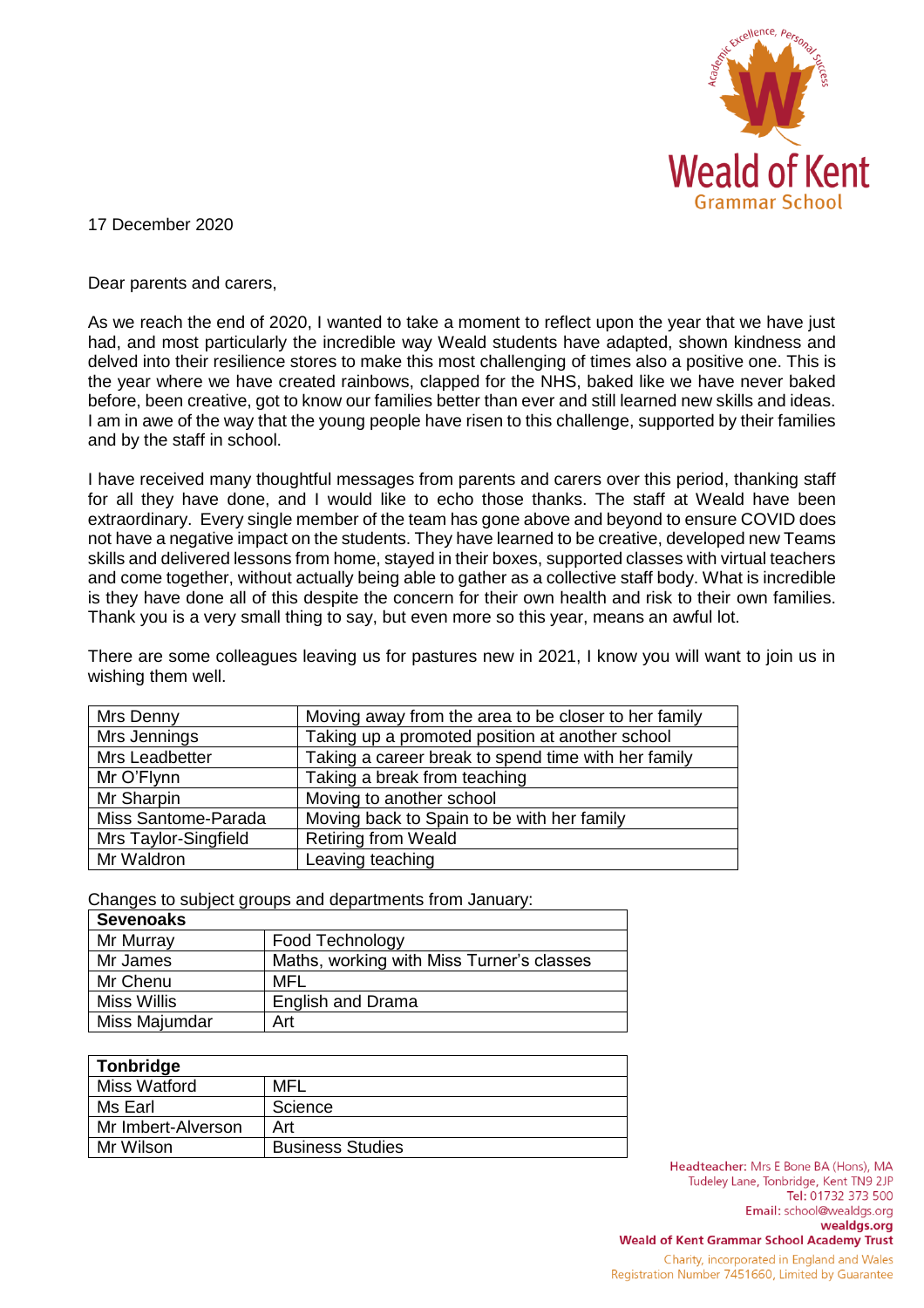Changes to form groups from January:

| <b>Sevenoaks</b> |               |
|------------------|---------------|
| 7H               | Mrs Partridge |
| 9 <sub>l</sub>   | Mr Chenu      |
| 10G              | Mr Murray     |

| Tonbridge       |                           |
|-----------------|---------------------------|
|                 | Mrs Creavin and Miss Soan |
| <b>9A</b>       | Mrs Ganguli               |
| 10 <sup>C</sup> | Mr Imbert-Alverson        |
| 13E             | Miss Watford              |

### **Certificate presentation and the opening of our new science block**

We had planned to hold both of these events at the end of this term, however COVID intervened so we have postponed them to the new year. We are looking forward to both, as they offer the opportunity to reflect and celebrate success and endeavour. We will share details with you once the new plans are confirmed.

## **COVID arrangements over Christmas and in the New Year**

We do hope you are able to enjoy a restful and COVID-free break over Christmas, however I do need to confirm details with you in the event of a positive test. The school has been asked to undertake track and trace for any students or staff who test positive or develop symptoms (leading to a positive test) for the two days after we break up for the holidays, so Saturday and Sunday this week. If this does happen, please email [school@wealdgs.org](mailto:school@wealdgs.org) so that we can inform any close contacts. When you do email in, could you please let us know when your child first developed symptoms, the date of the positive test, which form group they are in, whether they used the school food collection area and any other close contacts you are aware of from within the school. We will be checking the school email address once a day up to, and including, Christmas Eve, after which date the national tracing system should be used.

If your child develops COVID or needs to self-isolate at the start of the New Year, please email [attendance@wealdgs.org](mailto:attendance@wealdgs.org) as usual.

## **Mass testing**

You will have received a letter from KCC this week detailing the way in which families can access testing across Kent at the moment. The Government also announced a testing plan for use in schools from January. As I write we are not in possession of any further guidance on this, what it will mean in school or how it will be administered. We will review any further information that comes out in January and of course share the details with you as soon as we are able. The Trustees and I remain committed to keeping the school open, but also to mitigating the risks to students and staff as best we can moving forward, so any action we take will be with this in mind.

## **Clubs and activities from January**

We are hoping to be able to offer a limited number of lunchtime clubs to students when we return from the holiday, subject to COVID restrictions. We will confirm arrangements in the New Year. In the meantime, do take a look at the booklet created by staff which contains a whole array of activities that you can all get involved in over the break.